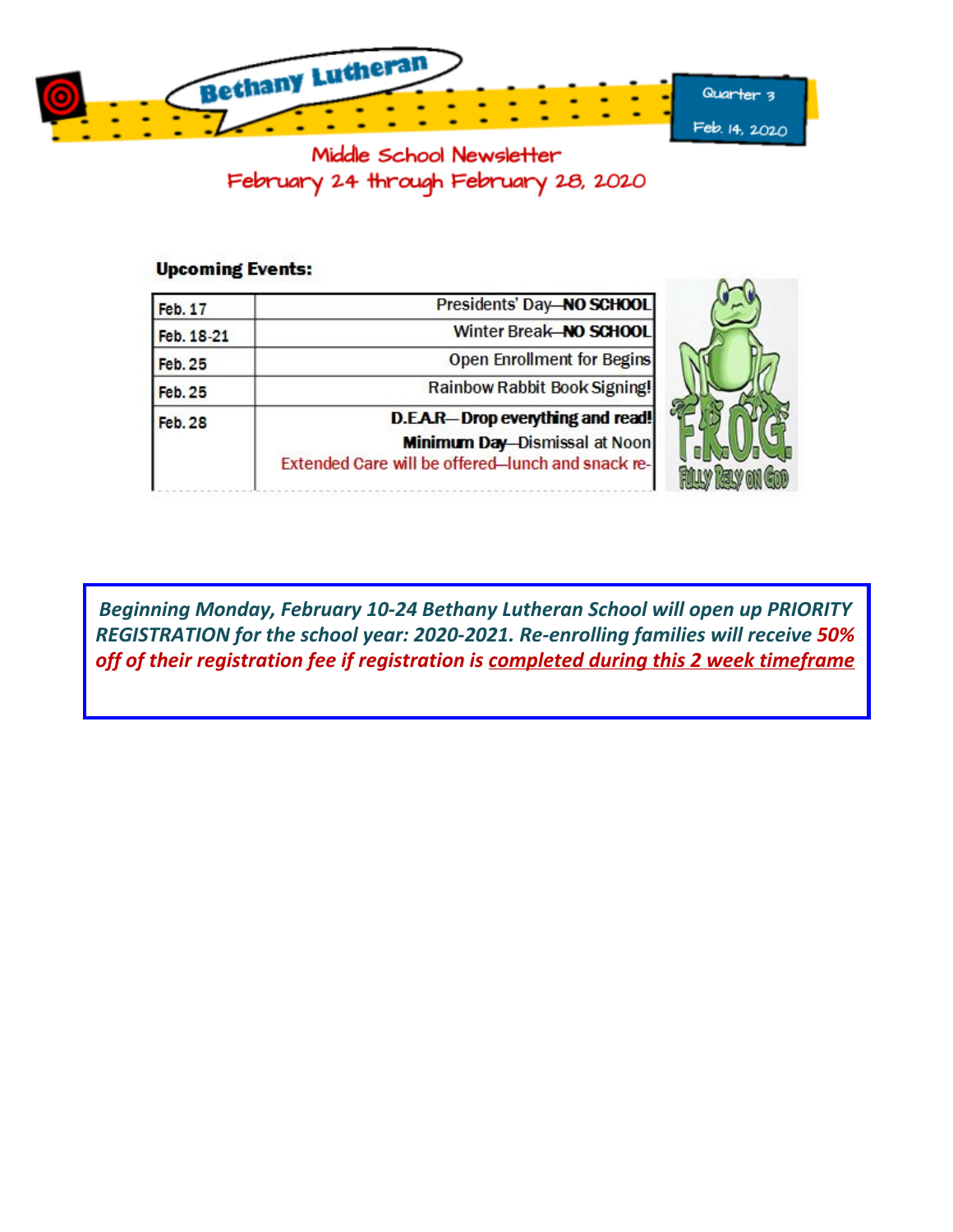|                                                                                                                                                                                                                                                                                                                                                                                                                                 |                                                                                                                                                                                                 | 2019-2020<br>CONSUMABLE<br>SUPPLY LIST                                                                   |  |  |  |
|---------------------------------------------------------------------------------------------------------------------------------------------------------------------------------------------------------------------------------------------------------------------------------------------------------------------------------------------------------------------------------------------------------------------------------|-------------------------------------------------------------------------------------------------------------------------------------------------------------------------------------------------|----------------------------------------------------------------------------------------------------------|--|--|--|
| Each year we request that our Bethany families provide various consumable supplies for<br>use in their student's classroom*. We are asking families to provide supplies<br>alphabetically by last name as designated below. Please provide the requested items to<br>each classroom at the BEGINNING of the semester. Each teacher will record that they<br>have been received. Following is the alphabetical list by semester: |                                                                                                                                                                                                 |                                                                                                          |  |  |  |
| $A - L$                                                                                                                                                                                                                                                                                                                                                                                                                         | 1 <sup>st</sup> Semester:                                                                                                                                                                       | August 15, 2019 to December 20, 2019                                                                     |  |  |  |
| $\alpha M = 722$                                                                                                                                                                                                                                                                                                                                                                                                                | 3rd Semester:                                                                                                                                                                                   | January 6, 2020 - June 1, 2020                                                                           |  |  |  |
|                                                                                                                                                                                                                                                                                                                                                                                                                                 | 2 Rolls of Paper Towels<br>2 Box of Small Drinking Cups (3 oz. size)<br>3 Reams White Copy Paper<br>2 Box of Kleenex-type facial tissues, non-lotioned<br>1 Container Clorox Disinfecting Wipes | Each family is asked to provide the following supplies for each child's classroom:                       |  |  |  |
|                                                                                                                                                                                                                                                                                                                                                                                                                                 |                                                                                                                                                                                                 | PLEASE NOTE: Items requested above may be changed and/or quantities updated by semester.                 |  |  |  |
| We sincerely appreciate each family's assistance.                                                                                                                                                                                                                                                                                                                                                                               |                                                                                                                                                                                                 |                                                                                                          |  |  |  |
| Please print family's last name clearly on the bag and<br>PLEASE GIVE DIRECTLY TO YOUR STUDENT'S<br><b>HOMEROOM TEACHER.</b>                                                                                                                                                                                                                                                                                                    |                                                                                                                                                                                                 |                                                                                                          |  |  |  |
| purposes.                                                                                                                                                                                                                                                                                                                                                                                                                       |                                                                                                                                                                                                 | Items purchased for the classroom are considered a donation, and your receipt can be kept for tax filing |  |  |  |

Mrs. Bakken's Bits and Bytes **kari.bakken@gobethany.com**

#### **Middle School Families:**

#### **7th & 8th grade Homeroom:**

The students did a great job preparing for and presenting chapel this week! I am proud of them! I hope you all have a safe, restful and blessed President's Day and Winter Break.

Friday 2/28 will be Drop Everything and Read Day (D.E.A.R. Day). They may wear pajamas and bring blankets, pillows and books to school that day.

If your last name starts with M-Z then it will be your turn to bring in the Consumable Supplies. If your last name begins with A-L and you forgot during the first half of the school year it's not too late to bring yours. Thank you in advance for your donations!

#### **5th-8th Grade Math:**

"Aftermath" is on **Thursdays** from 2:45-4:00 for 4th-8th grade students who would like extra help in math. This is an excellent place for students to work on homework, math corrections and prepare for tests. There is no extra charge for this service. Students can stay as long as they need, but they must tell me when their parents are here to pick them up.

**CORRECTIONS:** Students are allowed to do corrections for half credit. They must show their work in order to get credit for their corrections. Homework can be erased and corrected on the original homework paper. Here are the guidelines for **Test and Quiz Corrections**: **1)** Do **not** erase incorrect answers. **2**) Label the back of the paper or a separate sheet **Corrections. 3**) Redo the problems missed, showing work or explaining how to do it correctly. **4)** Get a parent signature. **5)** Turn into the basket. **6)** Place returned tests with corrections in the Test section of your binder.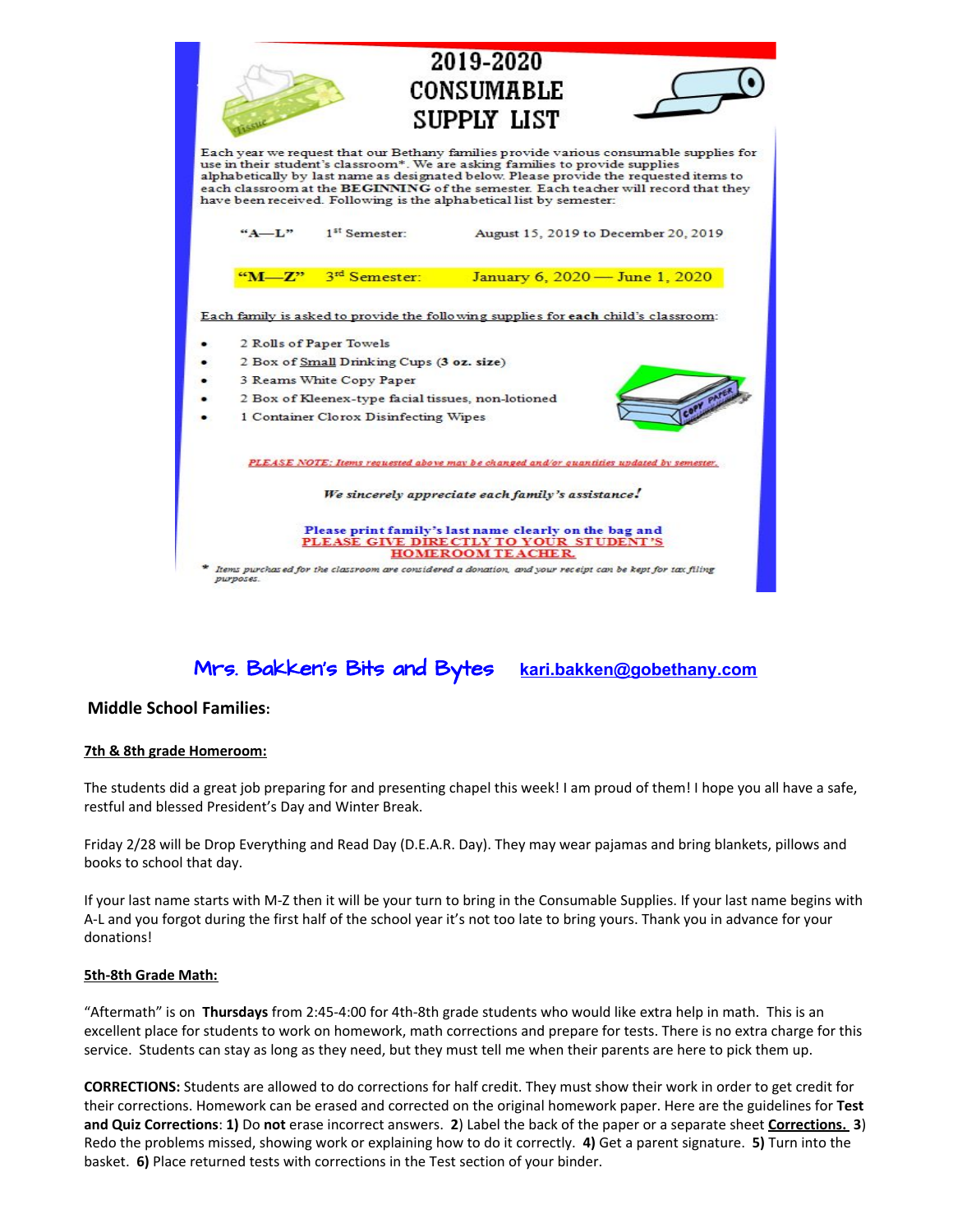#### **Here is what we have been up to and what's in store:**

**7th & 8th Grade Bible:** This week we did Lessons 43 and prepped and presented our chapel on being the Salt of the Earth and Light of the world . After break, 2/24-28 we will do Lessons 44-46 in our "One in Christ" workbooks and our memory verse will be Romans 3:23-24 "All have sinned and fall short of the glory of God, and are justified by His grace as a gift, through the redemption that is in Christ Jesus." We will also be working on our Student Council Chapel Presentation for March 11th.

**5th Grade Math (11:34-12:24):** This week, 2/10-14, we did Lessons 75-78. After break, 2/24-28, we will do Lessons 79-80 and Investigation 8. Test 15 covering Lessons 1-75 will be on Thursday, 2/27. Test Corrections for Tests 13 & 14 will be due on Thursday 2/27 by the end of Aftermath. Students can store Lessons 1-55 at home. All Lessons starting with Lesson 56 and all Tests should be kept in their binder that goes to and from school.

**Middle School Math (6th grade, Mon., Wed., Thurs.):** This week, 2/10-14, we did Lessons 80-83. After break, 2/24-28, we will be doing Lessons 84-87. Test 16 covering Lessons 1-80 will be on Thursday, 2/27. Lessons 1-60 can now be stored at home. Lessons from 61 onward and tests should be kept in their binder that goes to and from school.

**Pre-Algebra (Mon., Wed., Thurs.):** This week, 2/10-14, we did Lessons 71-73 and finished Investigation 7. After break, 2/24-28, we will do Lessons 74-77. Test 12 covering Lessons 1-60 was postponed to Thursday, 2/13.

**Integrated Math 1 (High School level Math) :** This week, 2/10-14 we finished our Unit on Functions. If your student has not finished the Functions Unit please have them complete the online lessons during break. After break, 2/24-28 we will start our Unit on Scatter Plots. Assignments and scores are posted on their Khan Academy account online. The Khan Academy assignments are from High School Math 1 section. Please have students bring headphones to class for the videos.

**Student Council:** Our Student Council Officers for the 2019/2020 school year are: **President - Piper Olson; Vice President -** Blake Ledford; Treasurer - Alessandra Aguirre; Secretary - Bailey Merritt; Student Life Chairperson - Lexi Meyer; **Environmental Chairperson - Jayla Swindle**. At our last meeting the council decided that they would like to have a Dance on April 28th and a dance committee was formed. The student council had a successful candy/pencil gram sale. They sold \$76.00 worth of candy/pencil grams. Thank you for your support. The Student Council assembled and delivered them today. Our Chapel offerings for the rest of this month will go to the Ronald McDonald House. Theme dress for February 28th is Pajama Day to coincide with D.E.A.R. Day (Drop Everything and Read Day).

# Mrs. Johnston **deborah.johnsto[n@gobethany.com](mailto:megumi.nomura@gobethany.com)**

\_\_\_\_\_\_\_\_\_\_\_\_\_\_\_\_\_\_\_\_\_\_\_\_\_\_\_\_\_\_\_\_\_\_\_\_\_\_\_\_\_\_\_\_\_\_\_\_\_\_\_\_\_\_\_\_\_\_\_\_\_\_\_\_\_\_\_\_\_

Homeroom: If your last name starts with M-Z, then it will be your turn to bring in Consumable Supplies. The list is posted outside of the school office. If your last name begins with A-L and you forgot during the first half of the school year, it is not too late to bring yours in. Thank you in advance for your donations. On February 25th, we will have a book signing at our school. Hope to see you there. Friday, the 28th will be DEAR DAY!

Bible: We have finished lessons 1-67 in our "One in Christ" textbook. Lessons for the week of February **24-28th: Lesson 68 (Banquet Parable}, Lesson 69 (Zacchaeus}, and Lesson 70 (The Pharisee and the Publican).** On Thursday, we write in our prayer journals about the message learned in chapel and how we can use that message in our own lives. The bible verse is due on the 28th. "For by grace you have been saved through faith. And this is not your own doing; it is the gift of God, not as a result of works, so that no one may boast." **Ephesians 2;8-9**

English A: New spelling words will be up on TADS this Friday. Homework will be 20 spelling word sentences, and a reading log. The words are written in their planners. On Monday, the 24th, we will finish up our informational texts and present our findings to the class. Will read "Mammoth Shakes and Monster Waves" and analyze the story. Please remember to keep on reading and to turn in a signed reading log on Thursday.. The spelling test will be Thursday, the 28th.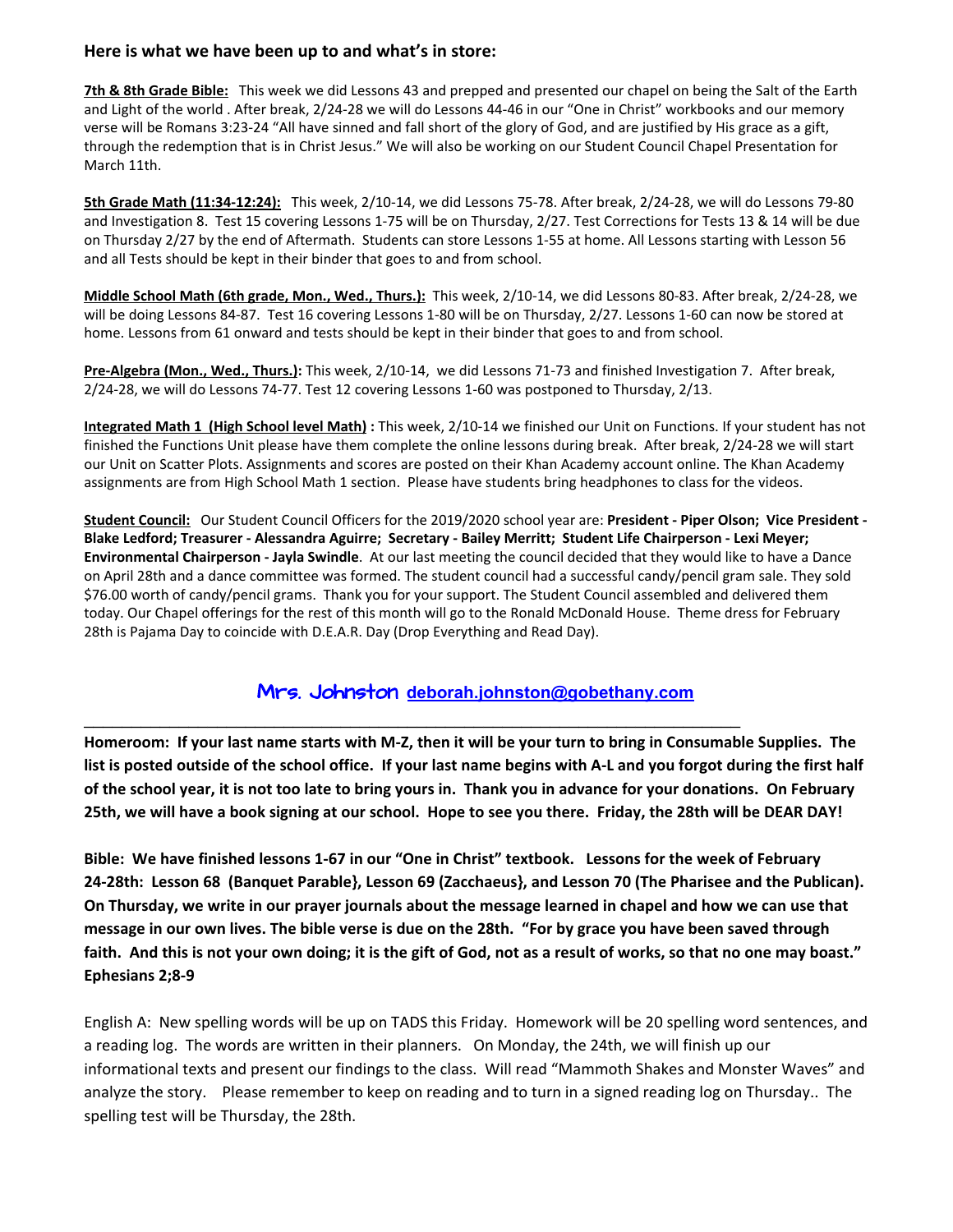English B-7th Grade: New spelling words will be up on TADS this Friday. Spelling homework is 20 sentences using their spelling words and is due on Thursday, February 13th. The words will be written in their planners on Monday. The spelling test will be Thursday, February 27th. Remember to keep on reading and to turn in a signed reading log on the 27th. Students will choose a term or concept about geology from "Big Rocks' Balancing Acts" and do research on that topic. They will write a summary of the information on their topic and present their findings to the class. We will read the poem "Sleeping in the Forest" and will be discussing the meaning of the poem.

8th Grade: New spelling words will be up on TADS this Friday. Spelling homework is 20 sentences using their spelling words and is due on Thursday, February 27th. The words are written in their planners. The spelling test will be on Thursday, February 27th. Please remember to keep on reading to turn in the signed reading log on Thursday. The students will read "The Funeral of Abraham Lincoln" and create a venn diagram showing the differences between Abraham Lincoln and Jefferson Davis.

5th Grade: New spelling words will be up on TADS this Friday. Homework is to write the 20 spelling words in complete sentences, and to study for the test on February 28th. The story for the week is "The Birchbark House"-Historical Fiction. Remember to read and turn in your reading log on Friday. Spelling test will be on February 28th..

# Dr. Nomura's Musical Musings **[megumi.nomura@gobethany.com](mailto:megumi.nomura@gobethany.com)**

**Advanced Band:** Please make sure you learn the proper fingerings to the correct notes. Students should NOT be confused or coming up with excuses as to why they don't know their fingerings. We are onto month 6 of school! Remember, I *KNOW* when you do not practice! The other students in your section will *KNOW* if you don't practice. Students who turn in practice logs but do not show any improvement or knowledge of the music will have their grades affected.

We will be keeping track of WHAT we practice throughout the week on our practice logs from now on. Practice Log #5 is due Tuesday, February 25.

# Dr. Nomura's Spanish **[megumi.nomura@gobethany.com](mailto:megumi.nomura@gobethany.com)**

**Spanish 1 (6th Grade)**: Some of us have forgotten that we have required homework for Spanish! Homework is not optional. Please make sure you check the homework listed here and remind them to do their work (even if it's Monday night!). I've also been noticing that more and more students in this class do not listen OR read directions completely. Parents, you'll be noticing more and more ADOPT letters in the planners because students should not be off-task, disrespectful or talking in class (off-topic with his/her neighbor or interrupting the lessons).

HOMEWORK: complete pages 76 and 77 in the workbook packet due Tuesday 2/25.

**Spanish 2 (7th and 8th Grades):** We've been hard at work with learning the verb "estar" with emotions and locations this week.

**Work and complete your ESTAR+Location project so you'll be ready to present in class on Tuesday, 2/25.**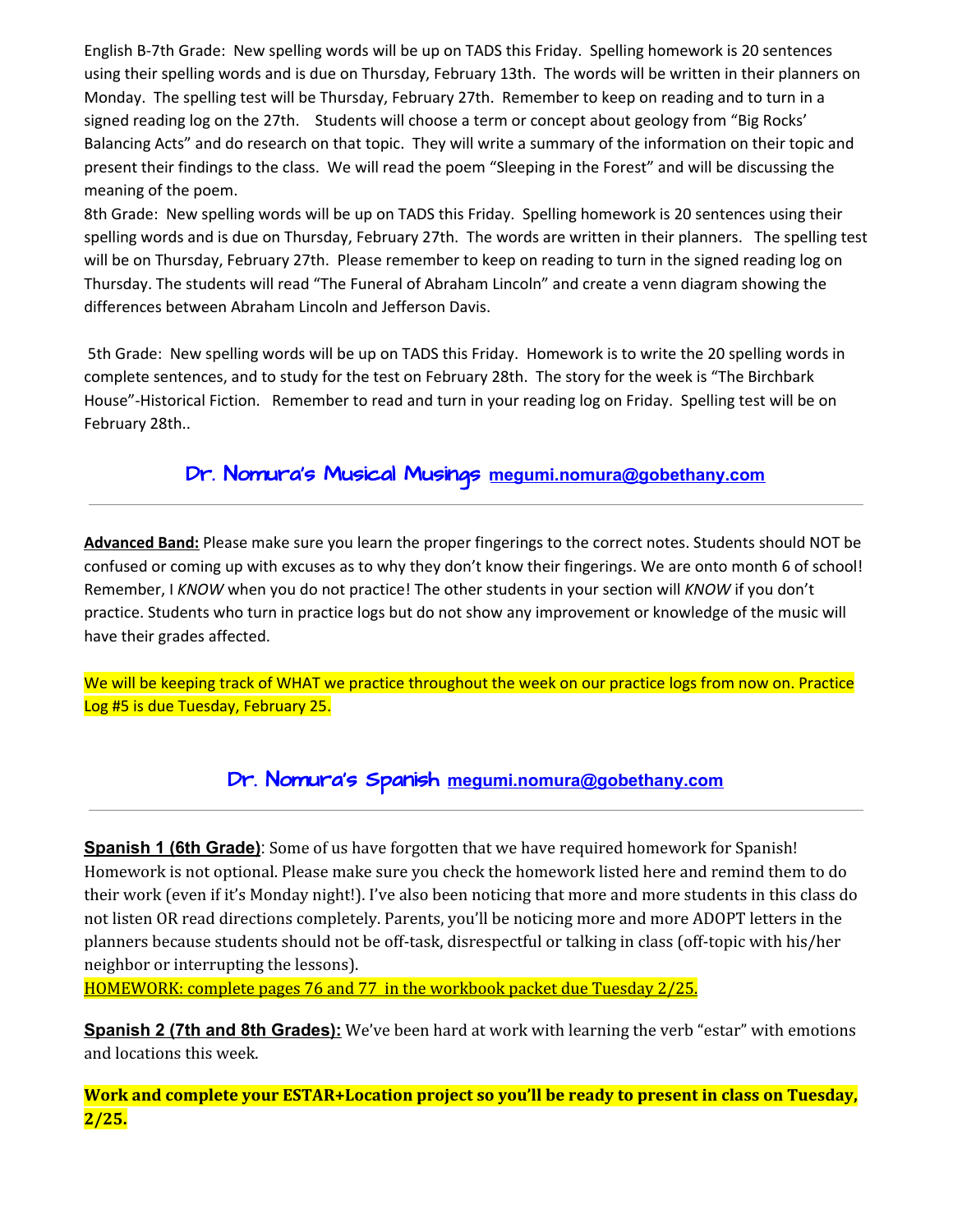# Mr. Lopez Trejo's Classes **cristobal.lopeztrejo[@gobethany.com](mailto:megumi.nomura@gobethany.com)**

#### *\*Mr. Lopez was out today so there are no updates for this issue of the middle school newsletter.*

\_\_\_\_\_\_\_\_\_\_\_\_\_\_\_\_\_\_\_\_\_\_\_\_\_\_\_\_\_\_\_\_\_\_\_\_\_\_\_\_\_\_\_\_\_\_\_\_\_\_\_\_\_\_\_\_\_\_\_\_\_\_\_\_\_\_\_\_\_\_\_\_

Praise the LORD for the good works he gives us to do. This week was quite hectic, and next week looks like it may be similar; but if the Lord wills, we'll have one more week of good work and then enjoy a nice Winter Break.

**U.S. History (5th Grade):** This week we reviewed all of the worksheets we have done up until now. On Monday (2/3) we reviewed Worksheets #1-3. On Wednesday (2/5) we reviewed Worksheet #4 and started discussing labor in the colonies. I gave time on Thursday (2/6) to make last minute edits to the History of a Good homework, and then had a few students share with us what they learned about the good they researched. I also collected Worksheet's #3 & 4, and passed out Worksheet #5, which we will go over on Monday. I encourage you to ask your student about where they keep their worksheets, to ensure they keep track of them and do not lose them.

**U.S. History (6th Grade):** The week consisted mainly of lectures that blended elements of U.S. History and U.S. government. On Monday (2/3) we briefly talked about James Madison and then discussed the Great Compromise that led to our two House system in the Legislative branch. We worked through a Historical Figures worksheet on James Madison, a founding father and framer of the Constitution. On Wednesday (2/5), we talked about the three branches of the Federal government. Lastly, on Thursday (2/6) we had a special lecture on Alexander Hamilton, the defender of the Constitution and now cultural icon. We learned a lot about him through listening to specific songs from the musical Hamilton that I incorporated into the lecture.

**U.S. History (7th/8th Grade):** Similar to the 6th grade, we talked about U.S. history and the beginnings of the Federal government. On Monday (2/3) we talked about the Great Compromise and the 3/5th's Compromise as an introduction to the theme of Federal and State power. On Wednesday (2/5), we discussed the branches of government. Lastly, on Thursday (2/6) we talked about Federalism and the division of powers. We also talked about Alexander Hamilton and the musical that bears his name. I encourage 6th-8th grade parents to discuss the news with your kids so that they may realize the importance of knowing the history and foundations of our U.S. government.

**M.S. P.E:** We watched a clip of Coach Carter to introduce the topic of teamwork and sacrifice for the team. We also did basic dribbling, passing, and shooting practice on Tuesday (2/4). Lastly, on Friday (2/7), we played a game of basketball.

## **February 17th - 21st** Mrs. McClellan's Classes **[tiffany.mcclellan@gobethany.com](mailto:tiffany.mcclellan@gobethany.com)**

Please, *save the dates*...we will be participating in the Solano County Science and Engineering Fair this year.

- We will have an on-campus science fair (same project) on Friday, March 20th, from 1:30 2:30 p.m.
- Monday, March 23rd, set-up is from 2:30 p.m. 6:00 p.m. at McCormack Hall at the Solano County Fairgrounds (900 Fairgrounds Dr., Vallejo).